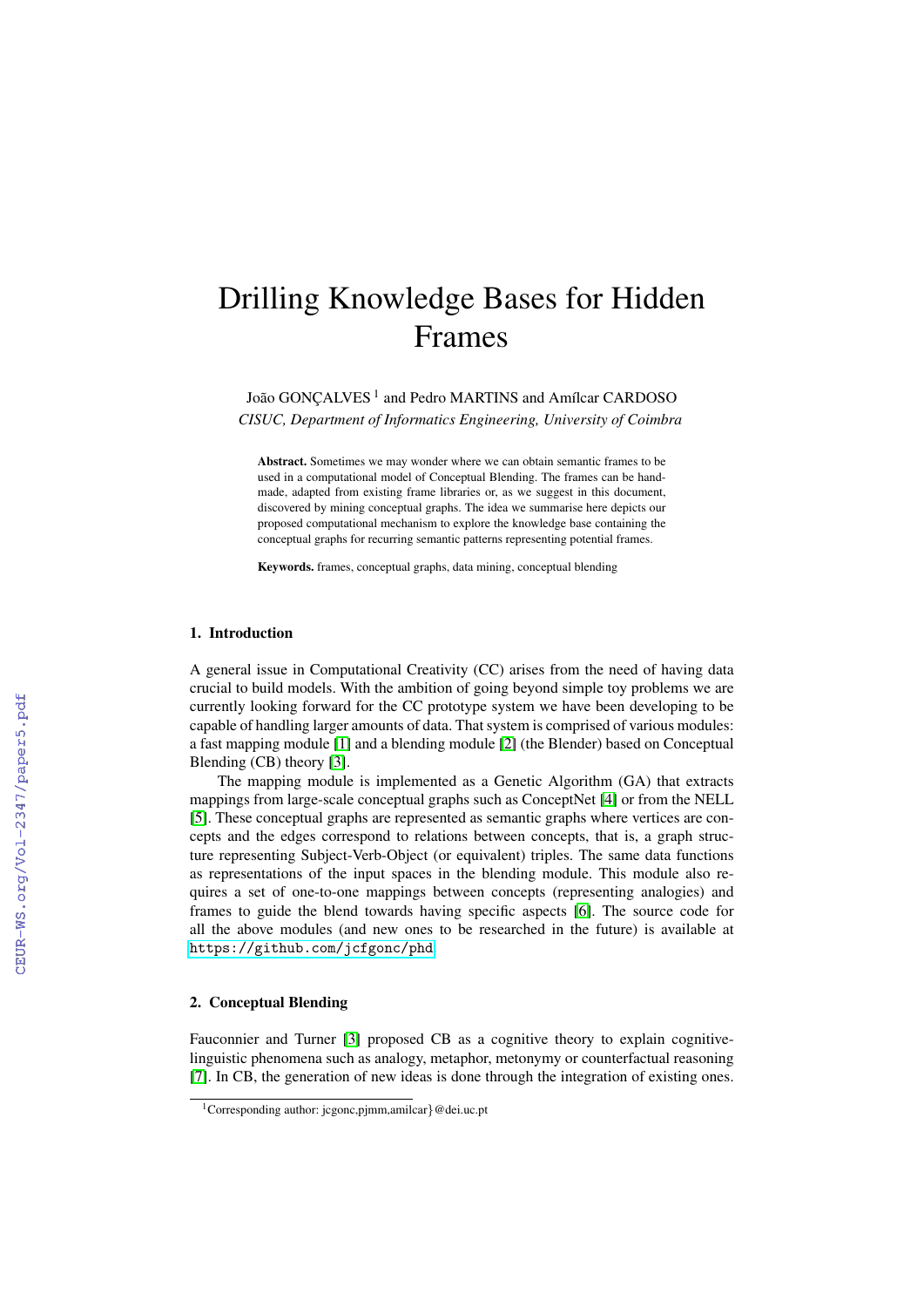<span id="page-1-0"></span>

Figure 1. The idea behind Conceptual Blending (CB). In the left an example of a mapping of concepts between two domains, based on the same structure of edges (relations) connecting the concepts - a graph isomorphism. In the right an example of a CB process using the same mapping to create a new blend space containing the frame shown in cyan. Best seen in colour.

Various forces act to connect and blend different parts of knowledge present in two or more input spaces, including a generic space containing elements common to both the input spaces and representing a shared conceptual structure between them [\[8\]](#page-8-0). These spaces serve the purpose of being initial sources of information. Many works in CC are focused on computational models which explore CB as a way of creating new knowledge [\[9,](#page-8-1) [10\]](#page-8-2).

A CB framework as the one shown in Fig. [1](#page-1-0) requires at least two input mental spaces containing the source of information to be processed. These input spaces could correspond to semantic networks comprised of relations between concepts, i.e. Knowledge Bases (KBs). One of the steps CB does - named composition - is using an alignment of concepts of each input mental space as a guide of which concepts are to be used in the blend space. In the end, a new mental space emerges from the CB process containing its "output".

For the guiding alignment stated above, some CB implementations, including our Blender, use a graph isomorphism between the input spaces to align concepts with a similar structure (Left Fig. [1\)](#page-1-0). Thanks to that alignment, part (or all) of the structure present in the input spaces is also present in the blend space (shown in the right Fig. [1\)](#page-1-0). The structures describing the alignment of concepts are termed mappings and are comprised of sets of concepts. Many tools have been developed for that purpose, such as the Structure Mapping Engine [\[11\]](#page-8-3), Sapper [\[12\]](#page-8-4) and a fast stochastic algorithm [\[1\]](#page-7-0) capable of handling semantic networks in the order of millions of relations.

In addition to the composition step, additional steps are executed to complete and elaborate the blend, namely, completion and elaboration [\[3\]](#page-7-1). The latter involves executing additional logic (such as rules) present in the input spaces or in the generic space, hence elaborating (inferring) into the blend space new knowledge. In the completion step the structures stored in the blend space are completed with background knowledge such as frames to generate consistent and meaningful structures [\[8,](#page-8-0) [7\]](#page-8-5).

It is in this step that we observe the importance of frames - to give the blend a recognisable meaning such as an event or an entity, e.g., the journey of someone in the Buddhist Monk example [\[13\]](#page-8-6). In Fig. [1](#page-1-0) the blend space contains a frame drawn in cyan. That frame has specific meaning - giving an entity (*horse-bird*) an ability (*flying*) because the entity has a part with that purpose (*wing*). Although the input spaces also contain the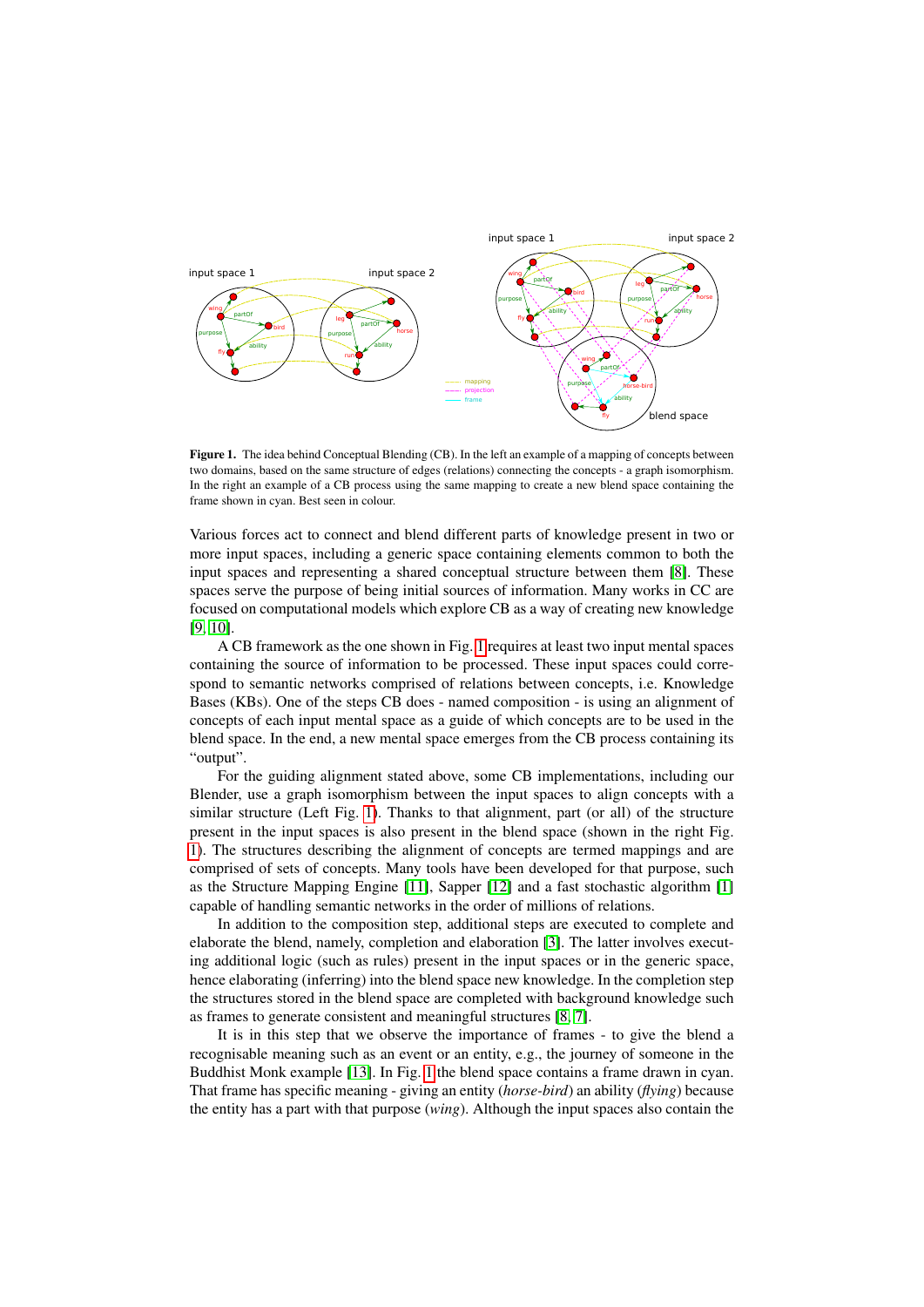given frame, through composition the relations can be brought from the input spaces and assembled into the frame structure that emerges in the blend space.

## 3. Motivation

In this work we discuss our approach for solving some of the issues reported on [\[2\]](#page-7-2), mainly regarding obtaining the semantic frames. These structures represent a pattern of relations between entities (concepts) and are rooted on previous lived experiences [\[14,](#page-8-7) [3\]](#page-7-1). They are required by CB to guide the blending process in order to exhibit recognisable wholes, possibly multiple ones [\[7\]](#page-8-5). Frames can be seen as shaping the emerging blend with one or more mental images and given the probabilistic nature of the blending process, it is highly likely that the resulting blend will contain multiple frames.

We have been using a large subset of ConceptNet V5 processed by us and representing the conceptual spaces described above. We added various new facts and removed what we found as irrelevant or controversial information including biased relations as *purposeOf(woman,cook)*. Some of these were also noted by [\[15\]](#page-8-8), including incomplete or erroneous relations such as *isa(prion,prokaryote)*. Our latest processed version of ConceptNet has 1229508 concepts, 1791604 relations and an improved version will be made available publicly in the future. Although there are KBs with frames such as FrameNet [\[16\]](#page-8-9), MetaNet [\[17\]](#page-8-10) and Framester [\[18\]](#page-8-11), we speculated whether ConceptNet or any other KB could be mined for hidden patterns representing possible frames. For the moment we have focused on the mining topic and that is the purpose of this paper.

## 4. Approach

The idea makes use of a GA to find repeating structures in the KB resembling frames. Currently, these structures ignore specific concepts (such as bird or plant) and are only based on the type of relation. They can be seen as depicting geometric structures in the semantic graph. Based on our previous experience with handling large-scale semantic graphs and the complexity of this problem, we think that the best strategy to find acceptable solutions in a useful time is to use stochastic algorithms such as GAs. Additionally, our GA is mostly concurrent, makes use of multi-core processors and is able to search the KB for patterns almost in real-time.

Frames are stated as Prolog queries and are applied to the relations stored in the KB. An example of a frame used by the CB module is the idea of some entity *A* containing a part *B* whose purpose is to *C*, hence *A* gains the *C* ability. If variable  $C =$  'fly' this frame could represent the idea of an entity with a part granting it the ability to fly. This frame can be stated as the rule:

## *ability(A,C), purpose(B,C), partOf(B,A).*

This is equivalent to a three edge, three concept semantic graph in the form of a closed triangle. With a querying engine (i.e., Prolog or Datalog based), the KB can be searched for solutions for the above frame and thus if it is a prevalent pattern or not. Solutions are counted as different instantiations of variables. An example of the depicted pattern and of a small semantic graph containing six occurrences of the same pattern is shown in Fig. [2.](#page-3-0)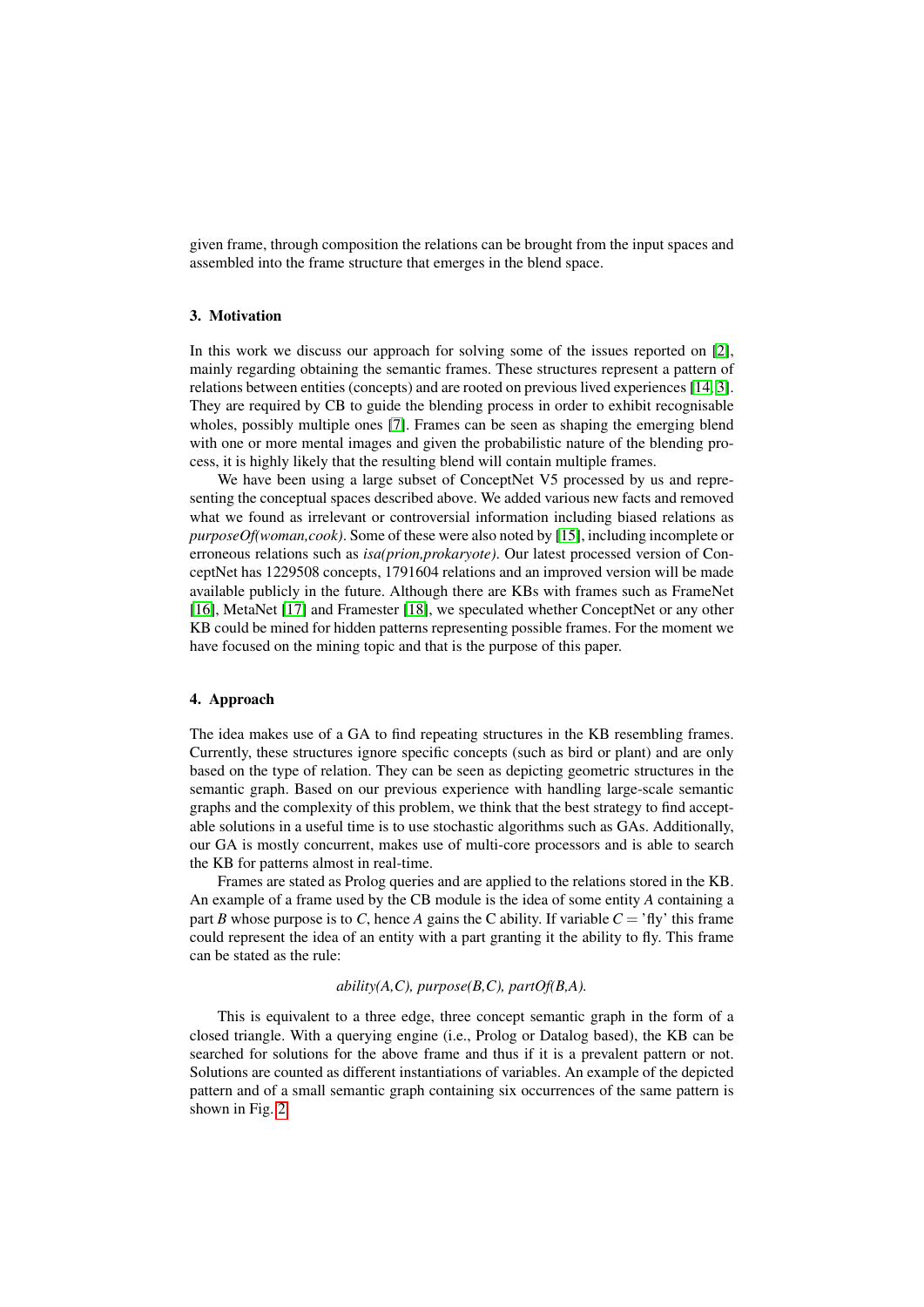<span id="page-3-0"></span>

Figure 2. An example of a three relation pattern (bottom-left) as well as a small conceptual space containing six occurrences of the same pattern (top). Best seen in colour.

#### *4.1. Genetic Algorithm details*

As with all GAs, ours evolves a population of chromosomes during multiple epochs. The idea is to examine, traverse and scale different regions of the KB by distributing this process amongst multiple individuals. In each epoch, a chromosome is mutated, has its fitness evaluated and possibly selected for inclusion in the next epoch. The selection procedure is a simple binary tournament between two members of the population of the same epoch.

A potential pattern (i.e. frame) is stored in an individual chromosome of the population as a directed semantic graph. This graph is mapped to the corresponding query by replacing each concept present in the chromosome's semantic graph by a unique variable (e.g. *bird*  $\rightarrow$  *B*). It is important to note that the graph stored in the chromosome contains concepts and not variables, as concepts are required to match the chromosome's graph to a region of the KB when applying the mutation operator.

In the first epoch, the chromosomes are small regions extracted from the KB with two-three connected relations (on average). The reason for this is that, in our opinion, frames with one relation do not seem to be useful for the blending process of the blender module. For a similar reason, there is no need to use such a tool as this one to check for the most present relation in the KB if single relation frames are allowed en masse.

The stochastic search of the GA is implemented with a mutation operator, which adds or removes relations to the semantic graph stored in the chromosome. New relations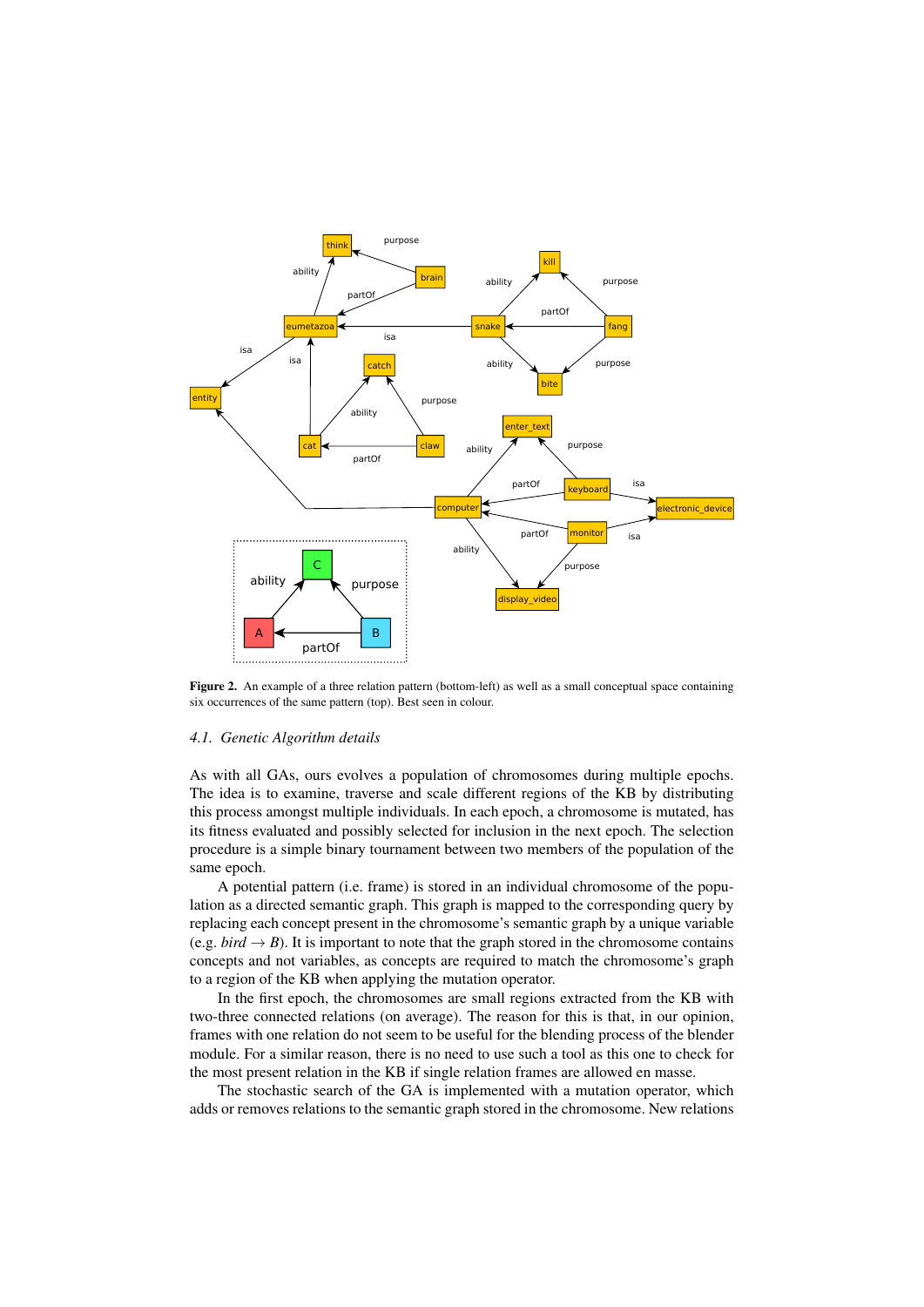are copied from the KB according to common concepts between the chromosome's graph and the KB. Hence, an addition chooses a random concept in the pattern, checks its relations in the KB and adds one of these at random to the pattern. Relation removal is simpler, they are randomly removed from the pattern with no specific criteria and in the case the pattern gets fragmented, only a single random component of the pattern's graph is maintained.

Given the stochastic nature of the mutation operator, each evolving pattern may degenerate into multiple graph components, that is, it may transform into various disconnected sets of relations. The mutation is always followed by a repairing operation which guarantees that the pattern is composed of at most one graph component. The repairing algorithm is simple, it remove all except one of the graph components. This remaining component is randomly chosen in order to maximise the randomness of the GA.

We use a fast querying tool named *querykb* provided by Aaron Bembenek which at this moment is temporarily unavailable. It was developed to strictly count all possible solutions to a given query and does not instantiate variables. However, for its purpose of counting solutions, it is exceptionally fast and efficient. It is invoked whenever the GA evaluates a chromosome's fitness function. The number of pattern matches can reach extremely high numbers and therefore are returned by the tool as Java BigIntegers.

### *4.2. Fitness function*

The score of each evolved pattern is calculated with the fitness function, applied to every chromosome in the current GA population and thus, every pattern has an individual score. As the GA is (currently) implemented as a single objective optimisation task, we had to combine *k* multiple objectives in a single fitness function *f* using a weighted sum of individual components  $f_i$  (a linear aggregation). The weights are scalars and are manually chosen to fine-tune the GA and its results towards showing aspects we want the patterns to exhibit. At the moment, we have the following four objectives  $(k = 4)$ :

- 1.  $f_1$  is the logarithm to the base 10 of the number of matches of the pattern in the KB;
- 2.  $f_2$  is the number of relations (edges) the pattern has;
- 3.  $f_3$  is the number of different (unique) relation labels the pattern has;
- 4. *f*<sup>4</sup> is the standard deviation of the histogram of relations the pattern has.

The first objective, *f*1, drives the optimisation towards finding the most recurring pattern within the KB, without any regard to the pattern's structure. Because of the colossal amount of matches for many patterns, to include this objective in the fitness function (stored as a double floating number) the code returns the logarithm to the base 10 of the total matches (a BigInteger number) returned by the querykb tool. We decided on base 10 to be easier to deduce from the logarithm the number of digits the pattern match count has.

In addition, we include structural information regarding the pattern as three more objectives. Within those, objectives  $f_2$  and  $f_3$  guide the optimisation towards finding larger patterns. Objective  $f_2$  has more impact on that purpose compared to  $f_3$  but does not guarantee that the pattern has a diverse amount of relations, an aspect controlled by the latter objective.

Objective *f*<sup>4</sup> reflects the count of relations of each type (label) contained in the pattern, i.e., four relations with the label *partof*, two relations with the *causes* label, etc.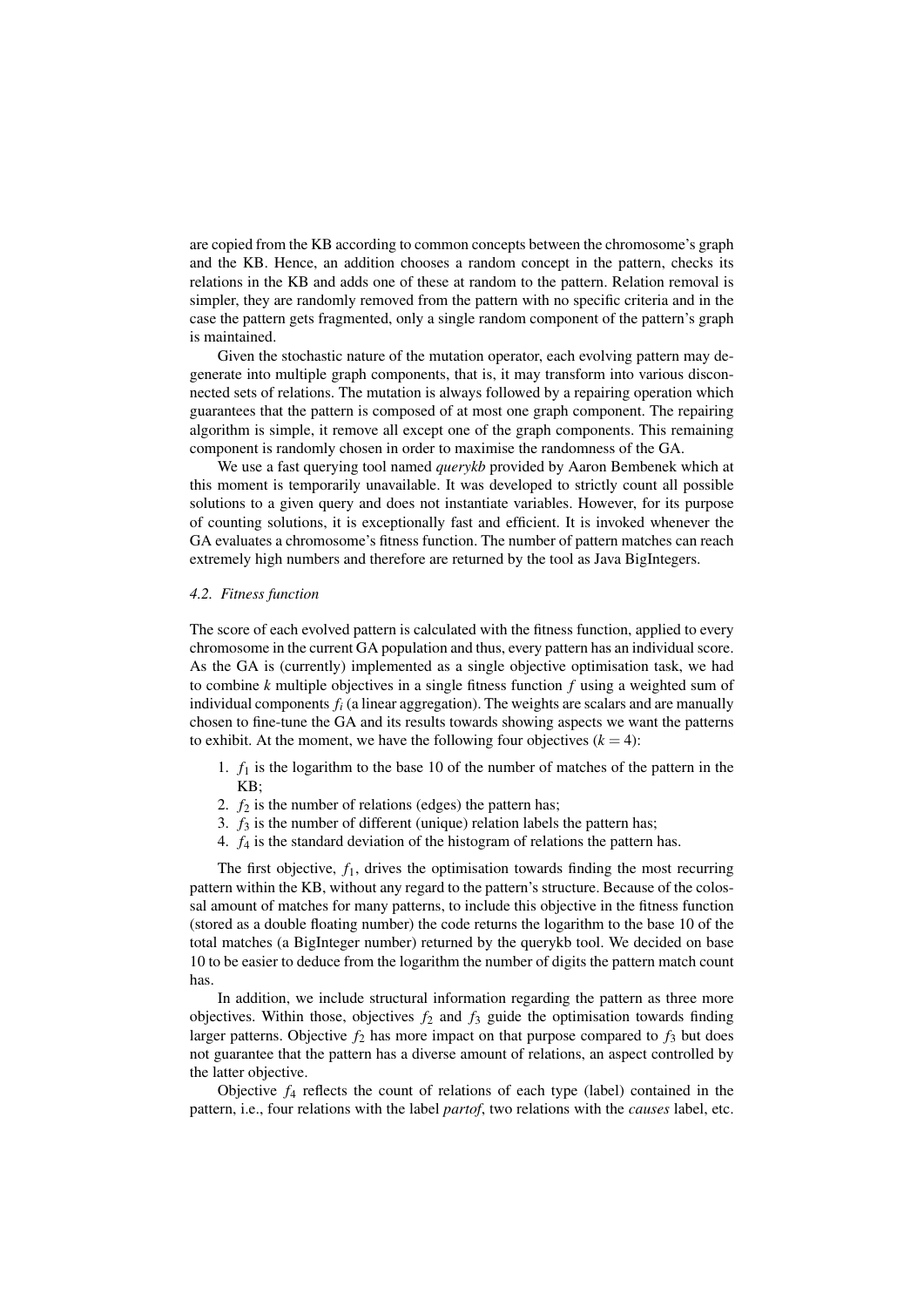<span id="page-5-0"></span>

Figure 3. Example of pattern generalisation. The first two have six relations of two types: *a* and *b*. The third pattern has the minimum amount (2) of relations with the same two types. Best seen in colour.

Relations not existing in the pattern are not included in the histogram calculation. The purpose of this objective is to force the pattern to have a balanced amount of relations of different labels (Fig. [3\)](#page-5-0). Adjusting this weight in the opposite sense will compel the pattern to have a majority of relations of the same label. Hence, this objective controls the generalisation of patterns: generic patterns are easily or more commonly instantiated. Using Fig. [3](#page-5-0) as a reference, structures matched by the pattern on the left are also matched by the pattern on the right. The opposite is not true, as the left pattern requires six distinct relations and seven distinct concepts when compared to two relations and three concepts in the right pattern. Therefore, the leftmost pattern is a specialisation of the rightmost pattern. Although objective  $f_4$  helps in this regard, it will only drive the GA towards generic frames given a constant  $f_3$ , that is, they must have the same relation types (i.e. two in Fig. [3\)](#page-5-0).

# 5. Current Results

We removed from ConceptNet V5 four relations that in our opinion will not be very fruitful in the Conceptual Blending process: *isa*, *derivedfrom*, *synonym* and *similarto*. These relations are very generic and the remaining 35 relations contain more specific information regarding the concepts they are related to.

Problematic concepts with non-ASCII characters were also removed because of incompatibilities with some Java libraries and the handling of Unicode characters. Consequently, the complexity of the mining problem was reduced and the working KB had 377719 relations and 278921 concepts.

The querykb tool allows the user to set a time limit to the query/pattern match counting process, something we had to set at 30 minutes per pattern to have results within an acceptable time limit. The tool by itself is concurrent and forces our GA to be sequential when calculating the fitness function for all the chromosomes. This sets a limit that in the worst case only one chromosome would be evaluated per 30 minutes and hence, a maximum number of epochs to be processed by the GA in a given time. Unless otherwise specified, the weights used in balancing the four objectives were the following:

| weights | $W_1$ | w   | w٦ | $W_4$ |
|---------|-------|-----|----|-------|
| values  | 0.1   | 0.1 |    |       |

We ran 10 experiments with an execution time of  $48 \pm 24$  hours and  $70 \pm 30$  epochs per experiment. The population size (number of chromosomes/patterns) was constant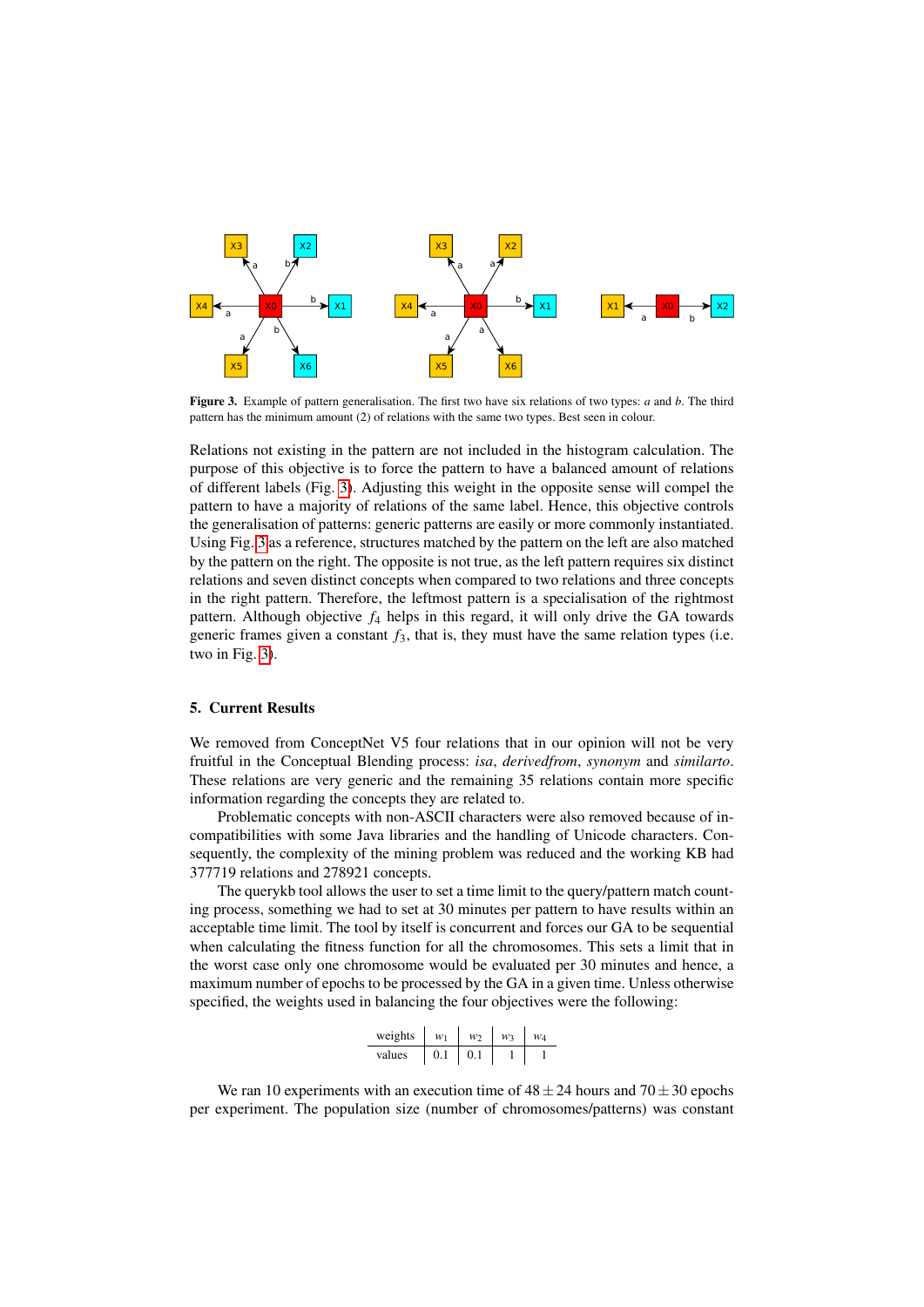<span id="page-6-0"></span>

Figure 4. Examples of patterns we found most interesting during the various executions of the algorithm. They are ordered top to bottom according to their number of relations.

per epoch at 64 elements. The GA used a binary selection tournament with the winning probability of the strongest candidate being 75%. The machine used in the experiments had two eight-core Xeon E5-2667 v2 processors (total 16 cores) working at 3.6 GHz, 64 GB of RAM and the Microsoft Windows 7 SP1 operating system. The querykb tool used a block size of 256 and 32 threads.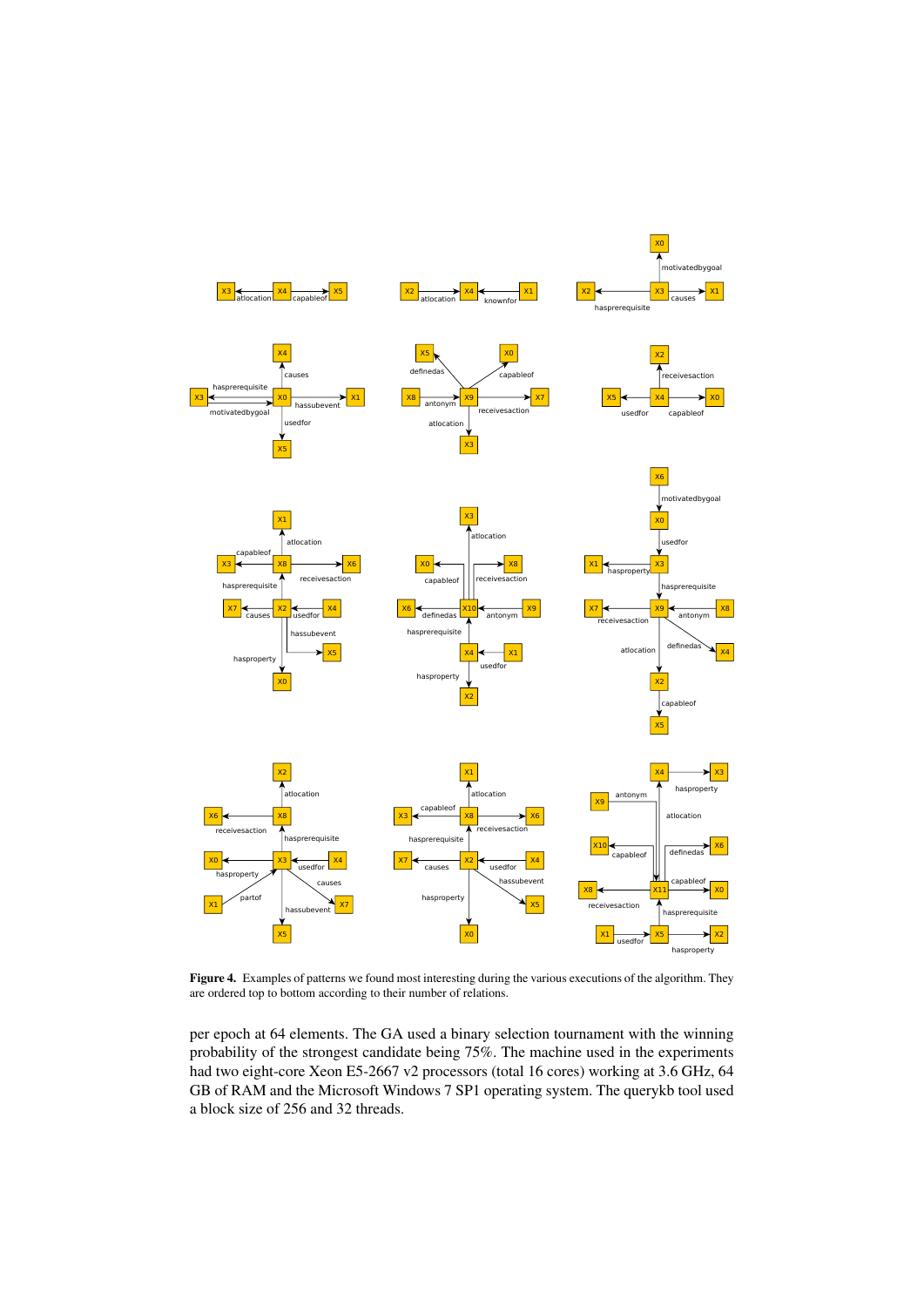Fig. [4](#page-6-0) contains twelve of the patterns we found interesting. Changing the weight of objective  $f_2$  had an influence on the number of relations in the patterns, which can be seen by watching the top to bottom ordering of the patterns in Fig. [4.](#page-6-0) Objective  $f_4$  had the effect of lowering the presence of multiple relations of the same type, although it does not guarantee the lowest amount as seen in the last pattern containing two *hasproperty* relations.

We were not able to extract graph structures with cycles similar to the triangle pattern shown in Fig. [2.](#page-3-0) The search algorithm does not have any reason to find those types of structures and therefore they do not emerge during the GA's execution. It is our opinion that this may be solved with some changes in the mutation and with one or more additional objective function(s).

As we are currently lacking semantic quality measures to evaluate the patterns, except for the four objectives stated before we can not firmly conclude if any one of the patterns is better or worse than the others either in the CB process either for any other purpose.

## 6. Conclusion and Future Work

We presented a mechanism to mine for repeating patterns in a KB. The purpose is to find potential frames in semantic graphs that are used by Conceptual Blending modules. At the moment we have a working prototype that finds recurring patterns representing prototypes of frames. The prototype is ready to be evaluated semantically and to see whether it matches the creative requirements expected to arise ahead in our future work. We will also study other objectives to guide the quality of the emerging patterns according to whatever requirements we think the frames should have. This will require further understanding of frames and their impact on the resulting blends of the CB module.

Acknowledgements. João Gonçalves is funded by Fundação para a Ciência e Tecnologia (FCT), Portugal, under the PhD grant SFRH/BD/133107/2017. We greatly acknowledge Aaron Bembenek for his impressive querykb tool and his availability for matching the tool to the needs of our project. To a truly generous person, a sincere thanks.

# References

- <span id="page-7-0"></span>[1] João Gonçalves, Pedro Martins, and Amílcar Cardoso. A fast mapper as a foundation for forthcoming conceptual blending experiments. *Special Track Analogy - Proceedings from The Twenty-Sixth International Conference on Case-Based Reasoning*, 2018.
- <span id="page-7-2"></span>[2] João Gonçalves, Pedro Martins, and Amílcar Cardoso. Blend city, blendville. In *Proceedings of the Eighth International Conference on Computational Creativity*, 2017.
- <span id="page-7-1"></span>[3] Gilles Fauconnier and Mark Turner. *The Way We Think*. New York: Basic Books, 2002.
- [4] Robert Speer and Catherine Havasi. Representing general relational knowledge in conceptnet 5. In *LREC*, pages 3679–3686, 2012.